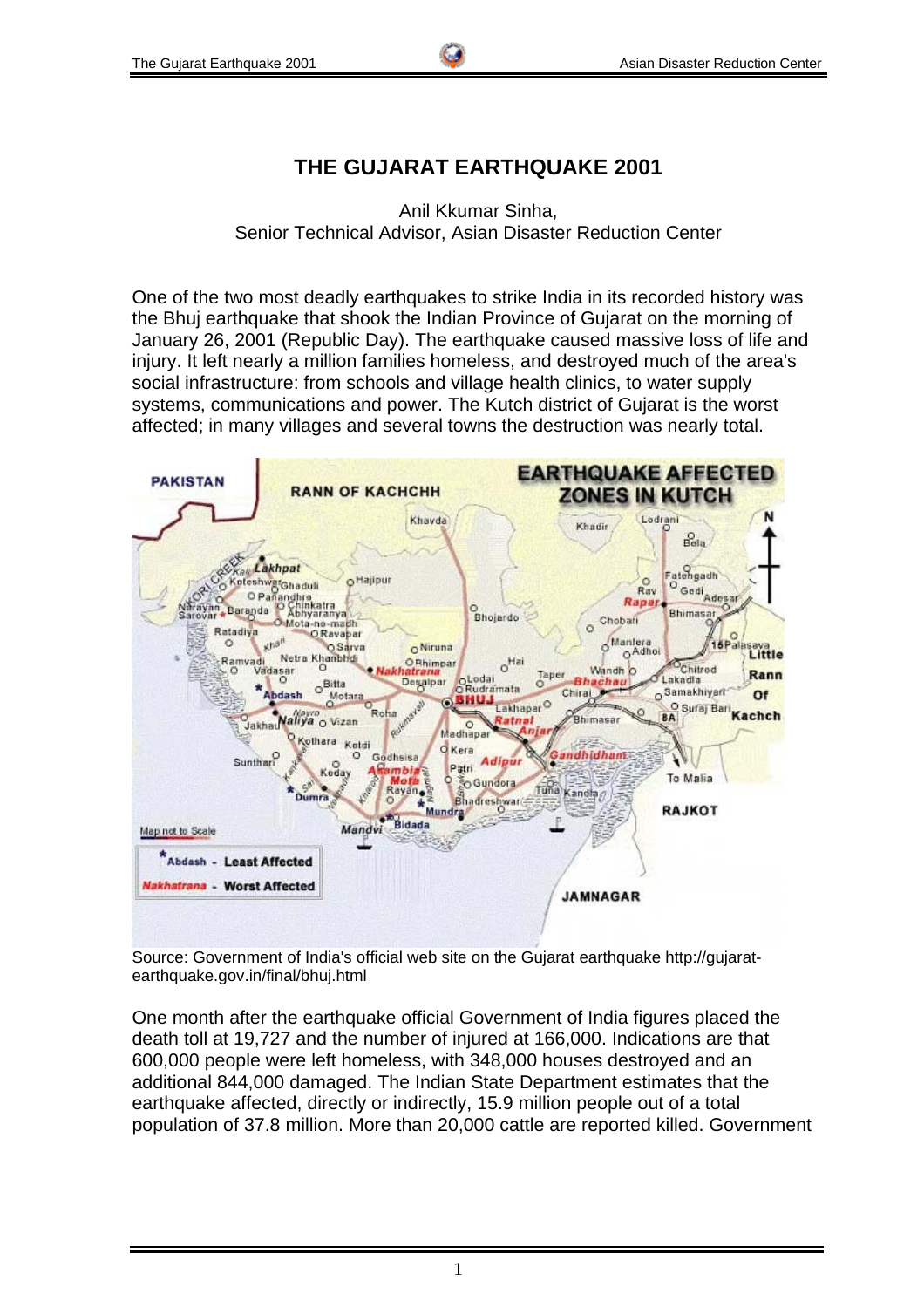estimates place direct economic losses at \$1.3 billion. Other estimates indicate losses may be as high as \$5 billion.

The earthquake was followed by a large number of aftershocks. The Indian Metrology Department (IMD) recorded more than 500 aftershocks of magnitude 3.0 and above, which continued through the month of March. The state of Gujarat is the heartland of Indian industries like petroleum, power and steel. Indeed, this M7.9 earthquake is the first to hit metropolitan cities of the country in the recent times and the modern industrial constructions.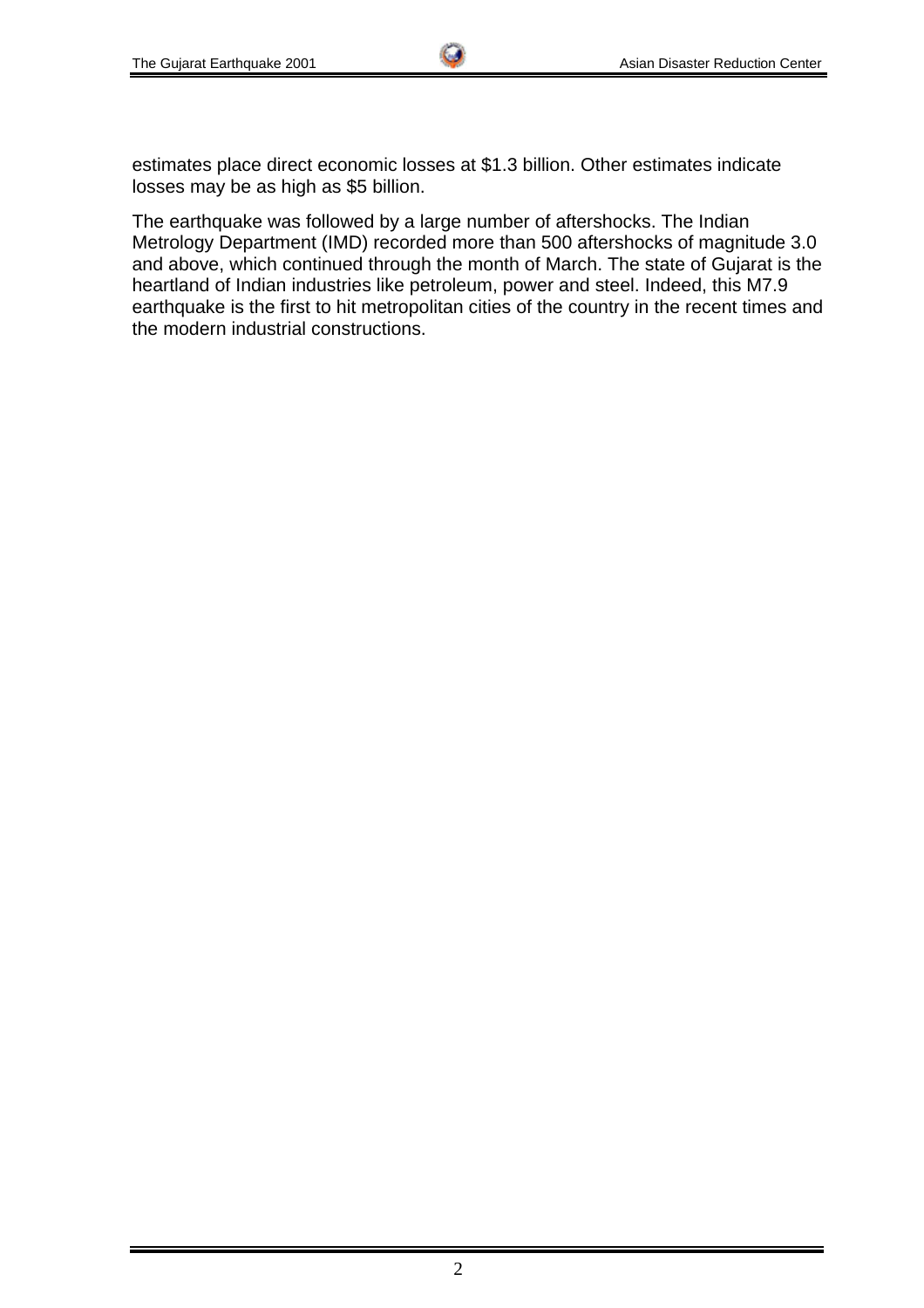# **EARTHQUAKE INFORMATION AT A GLANCE**

- Date and time of Occurrence of Earthquake: 26 January 2001 at 8:46 am
- Magnitude: 6.9 on the Richter scale with epicentre at 20 K.M. North East of Bhuj
- No of districts affected: 21 out of 25 districts
- Most affected areas: Kachchh, Ahmedabad, Jamnagar, Rajkot and Surendranagar.
- Death toll: 20,000 approx.
- Affected villages: 7904 villages affected in 182 talukas in 21 districts
- Affected population: 15.9 million (42.06%) affected out of total population of 37.8 million
- Damage:
	- ・ Houses Fully Destroyed 1.87 lakh (Pucca), 1.67 lakh (Kachcha) & 0.16 lakh (huts)
	- ・ Houses Partially Destroyed 5.01 lakh (Pucca), 3.87 lakh (Kachcha) & 0.34 lakh (huts)
	- ・ Total estimated loss of damage Rs. 21262 crore

Source: The UNDP/DMT Response to the Gujarat Earthquake: Some of its Good Practices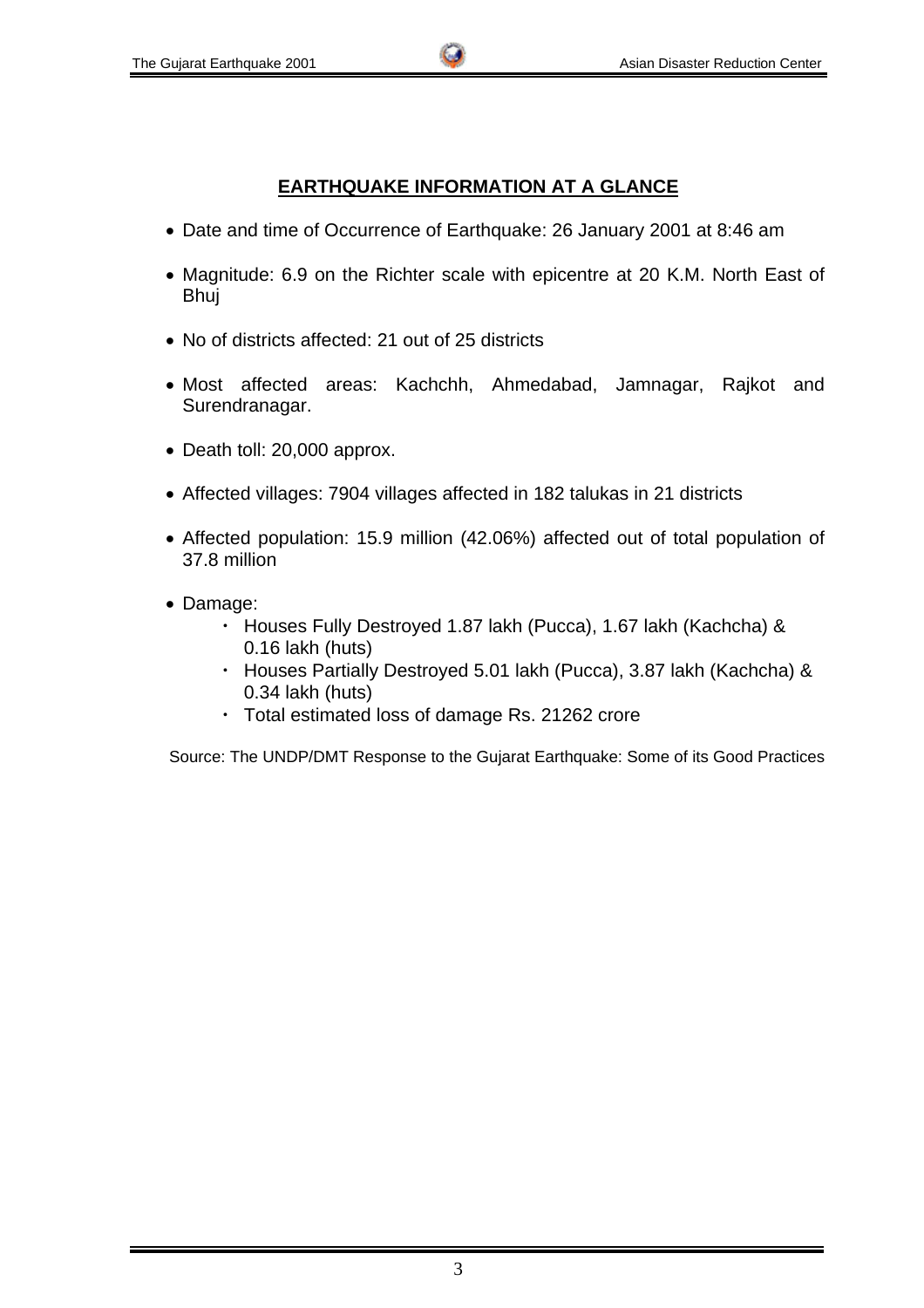## **DESCRIPTION OF INITIAL RESPONSE ACTIVITIES**

The Government of Gujarat (GoG) had set up the Gujarat State Disaster Management Authority (GSDMA) that would implement the reconstruction and rehabilitation, with support from various other agencies in the quake-hit area. The GoG announced four packages amounting to almost US \$1 billion for reconstruction and economic rehabilitation for more than 300,000 families. The government had also announced US\$2.5 million package to revive small, medium and cottage industries.

Table 1 Central Assistance received for emergency relief, rescue and rehabilitation

| Sr. No. | Details                                                                             | Rs. in Crores |
|---------|-------------------------------------------------------------------------------------|---------------|
| 1       | National Calamity Contingency Fund (NCCF)                                           | 500.00        |
| 2       | Water supply (Rural and Urban)                                                      | 100.00        |
| 3       | Prompt Electricity Development (Restoration) Programme<br>(Rs.96 crore for Kachchh) | 109.63        |
| 4       | Indira Avas Yojna                                                                   | 49.00         |
| 5       | Prime Minister Gramodaya Yojna                                                      | 21.05         |
| 6       | Slum Development                                                                    | 19.07         |
| 7       | Prime Minister Gram Sadak Yojna                                                     | 53.86         |
| 8       | Operation Black Board Yojna                                                         | 30.00         |
|         | Total Rs.                                                                           | 882.61        |

The World Bank and the Asian Development Bank had announced loans worth \$300 million and \$500 million respectively. A number of other bilateral agencies including,

- European Union (EU)
- Department for International Development (DFID)
- United States Agency for International Development (USAID)
- Canadian International Development Agency (CIDA),

had also agreed to provide financial assistance for the rehabilitation program. The Housing and Urban Development Corporation (HUDCO) and the National Housing Bank (NHB), two major public sector institutions in India's housing sector, also offered to provide financial assistance of US\$400 million.

While there had been no major impact on industrial units owned by major corporate groups, the leading chambers - the Confederation of Indian Industries (CII) and the Federation of Indian Chambers of Commerce and Industries (FICCI) had offered to adopt clusters of quake-ravaged villages for relief and long-term rehabilitation. A number of business groups such as Reliance, VSNL, Larsen & Toubro, TATA Steel, Coca-Cola, ESSAR and Videocon had decided to contribute to the rehabilitation program. Public sector industries too provided huge donations for rehabilitation.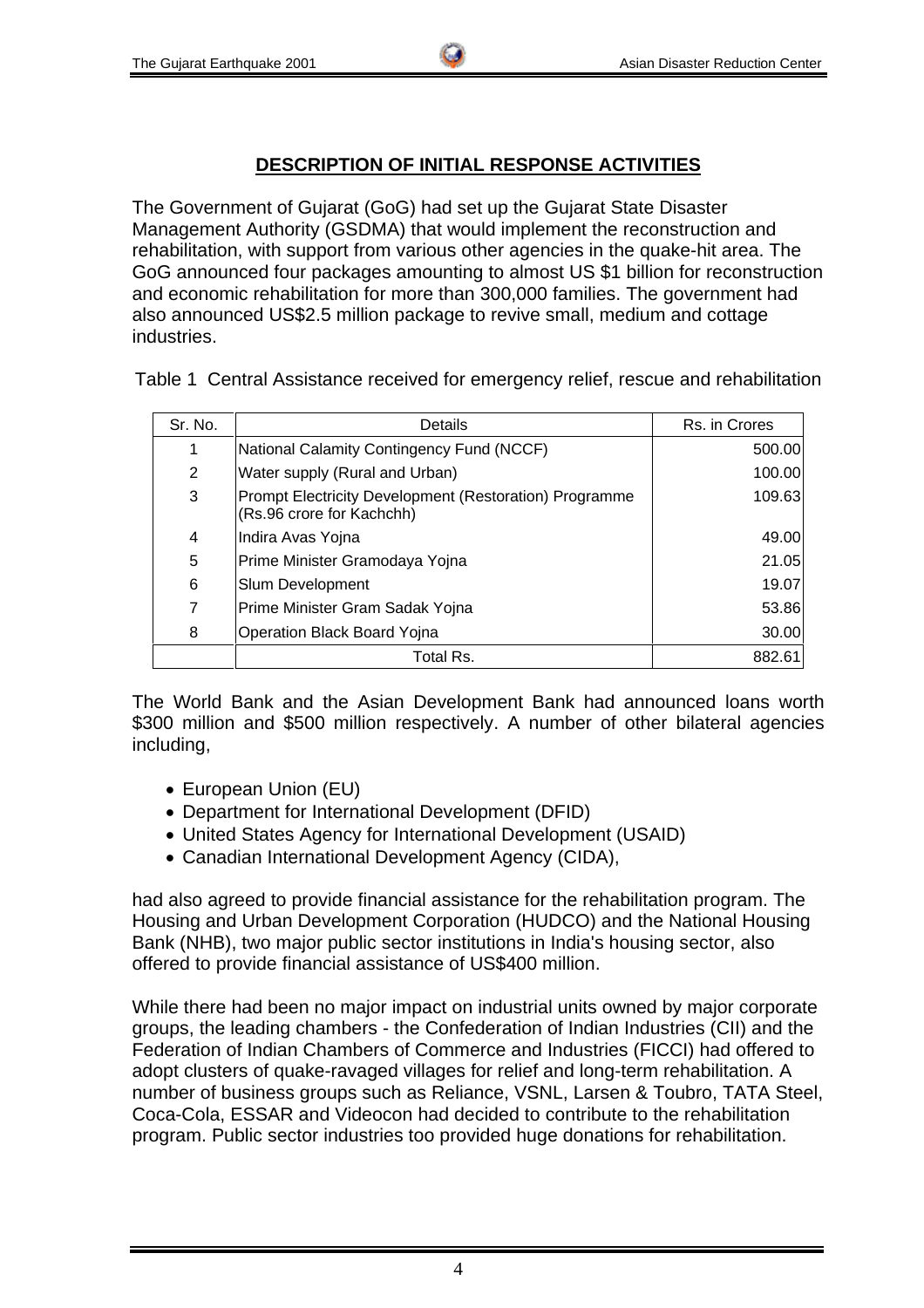International assistance was forthcoming from,

| • Australia                     | Disaster management experts and US\$550,000                                                                                                                              |
|---------------------------------|--------------------------------------------------------------------------------------------------------------------------------------------------------------------------|
| • Bangladesh                    | 20,000 tons of rice and 12-member medical team<br>together with first aid supplies                                                                                       |
| • Belgium                       | US\$920,000 as emergency aid and reconstruction                                                                                                                          |
| • Canada                        | \$2 million in aid -- \$1.3 million to help furnish basic<br>necessities to quake victims and \$660,000 to Canadian<br>and Indian relief organizations and the Red Cross |
| • China                         | \$602,000 in disaster relief; separately, China's Red<br>Cross offered \$50,000                                                                                          |
| $\bullet$ Greece                | \$270,000 in financial aid relief supplies                                                                                                                               |
| • Israel                        | 150 strong - emergency aid mission                                                                                                                                       |
| $\bullet$ Italy                 | Team of experts and \$2.3 million for emergency<br>equipment                                                                                                             |
| • Kuwait                        | US\$250,000 in emergency relief from Kuwaiti Red Cross                                                                                                                   |
| • The Netherlands               | US\$2.5 million through UNICEF and other aid agencies                                                                                                                    |
| • New Zealand                   | Grant of US\$200,000                                                                                                                                                     |
| • Pakistan                      | 13 tons of relief material comprising of blankets and food<br>material                                                                                                   |
| • Syria                         | Medical and other relief supplies                                                                                                                                        |
| Taiwan                          | US\$100,000 through Red Cross                                                                                                                                            |
| $\bullet$ UK                    | Total of £10 million apart from rescue team and other<br>relief supplies including 1200 tents                                                                            |
| $\cdot$ US                      | Relief supplies; USAID to send US\$ 5 million worth of<br>aid supplies apart from 80 tons of relief material it has<br>already sent                                      |
| • UAE, Vietnam,<br>Saudi Arabia | Relief materials and supplies                                                                                                                                            |

Source: High Commission of India, London, Press Release January 30, 2001, Gujarat Earthquake Relief Update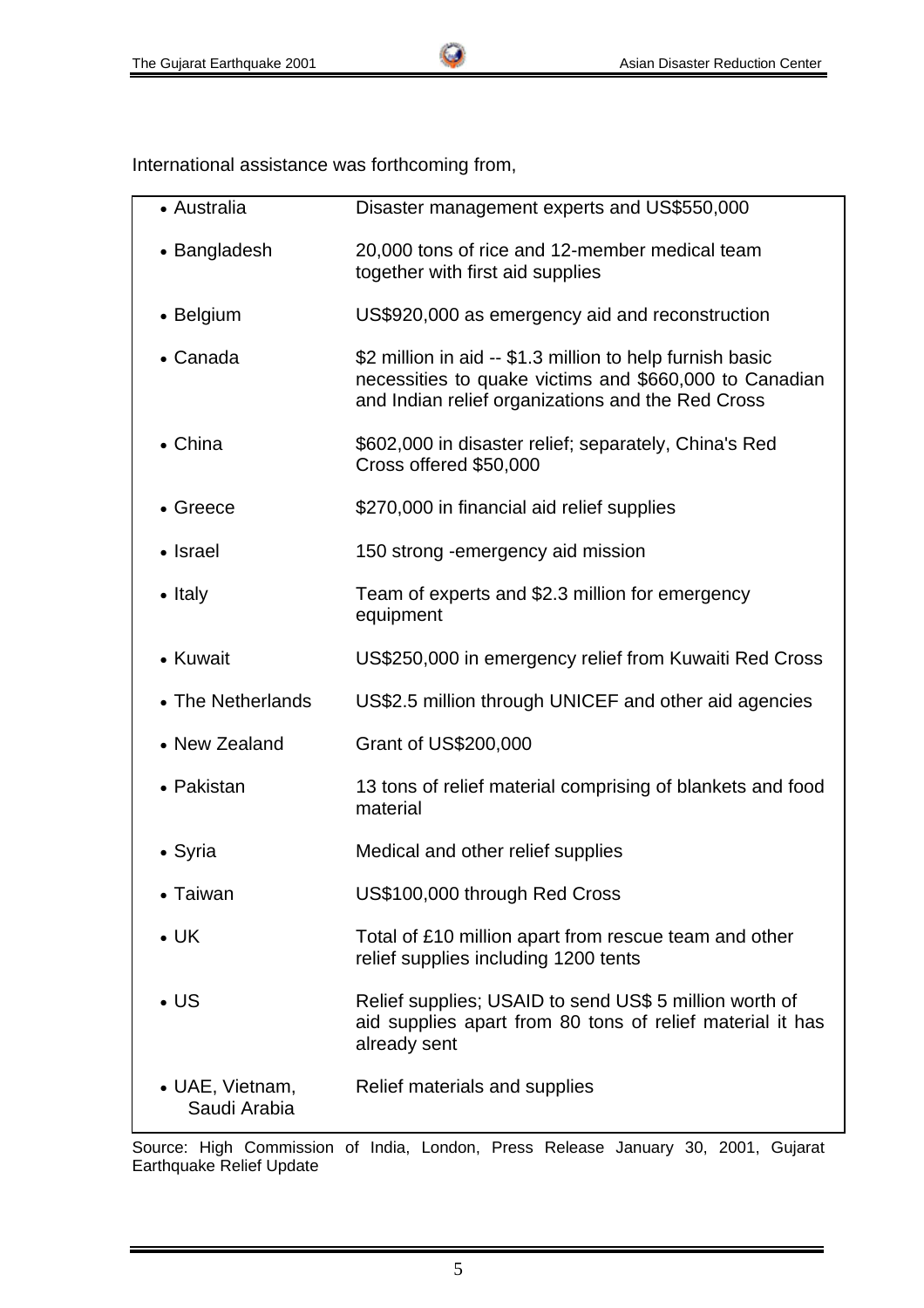The American Red Cross of Central New Jersey had announced that the Infinity Foundation had established a matching grant program of \$10,000 with all proceeds to go to the American Red Cross Indian Earthquake Relief Fund.

CARE International responded immediately to assist people in need. Overall, 10,000 families received immediate relief such as materials for temporary shelter, clothing, cooking utensils, a kerosene cooker and water purification tablets. In coordination with the Indian Government, other international agencies and local partners, CARE targeted the worst hit blocks in the Kutch region for emergency relief to address immediate humanitarian needs and rehabilitation to re-establish livelihoods in the longer term.

HelpAge India's response focused on rural areas, where most people were affected. Working with four local partners - Kutch Vikas Trust (KVT), Shroff Foundation, Navjeevan Trust and Sadvichar Parivar - HelpAge India conducted rapid needs assessments. Basic relief items were delivered to 7,500 older people and their families. Mobile Medicare Units (MMUs) provided emergency medical care in villages in Kaachch, Rajkot and Surendranagar districts.

Oxfam had focused its response on the districts of Kachchh, Surendra Nagar and Rajkot as they were the most vulnerable and worst affected. The immediate relief phase of Oxfam's response work included food distributions to 5,000 families (approximately 25,000 people), shelter and non-food item distributions to 13,000 families (approximately 65,000 people) and clean water provision to 20,000 people, in conjunction with the state water board. In addition 1,030 temporary bathing facilities were constructed in Bhachau and Rapar, Kachchh District.

The Red Cross and Red Crescent Movement- Immediately after the disaster struck, the International Federation launched an appeal for £10 million to help 300,000 people for up to four months and support the Indian Red Cross' emergency relief activities. Due to the widespread devastation, the main objective was to provide people with essential shelter, safe water and medical assistance. Special units were flown in to the region to provide essential services, including a 350-bed hospital, water and sanitation units, a telecommunications team, a primary health care unit and a British Red Cross logistics team.

WHO responded rapidly to the earthquake by placing experts in emergency and humanitarian action in Ahmedabad and Bhuj on the morning after the earthquake. The World Health Organization mobilized approximately US \$ 1.2 Million through its own contribution, OFDA and DFID to meet immediate public health needs of the affected population in Kutch district of the state. Since several national and international agencies were taking care of immediate trauma and medical needs, focus of WHO input was to avoid duplication of efforts. WHO input was majorly on the following aspects in this direction:

- Redressal of immediate public health needs
- Post-earthquake Health Sector coordination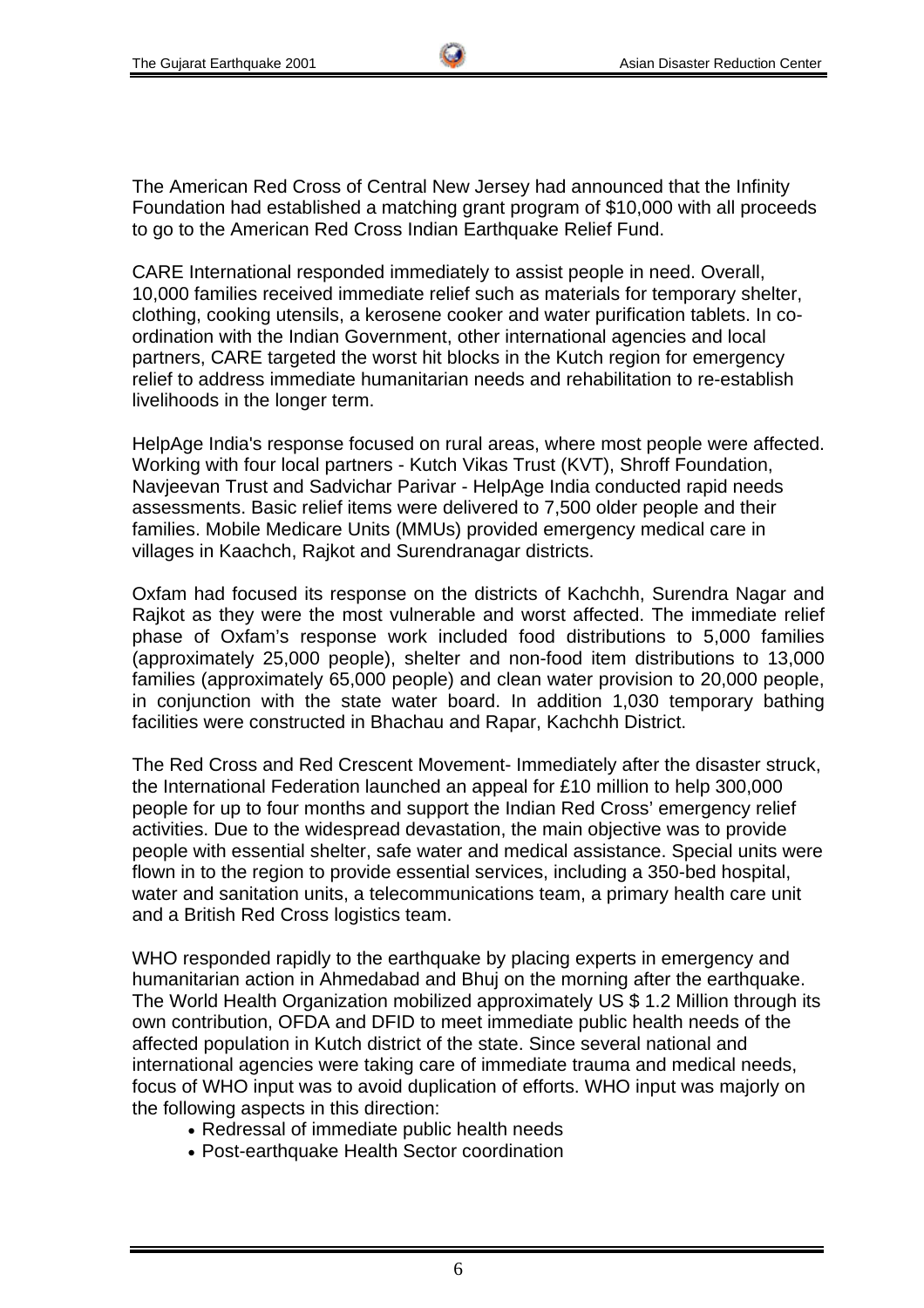- Containment of disease outbreaks and enhancement of capacity/ capability of disease surveillance practices
- Water Quality Assurance

A large number of NGOs, national and international, participated in the relief operations. Many of these NGOs gradually withdrew after the relief phase closed, as they did not have sufficient resources to participate in the reconstruction program, or a long-term plan for local involvement. However, a number of larger NGOs continued and contributed to the rehabilitation program. The government actively sought for NGOs to adopt villages for rehabilitation. It had announced a contribution of 50 per cent of the cost of rehabilitation, if an NGO adopted a particular village for rehabilitation. The cost of reconstruction was funded through the following sources:

- From the Government of India and the Government of Gujarat
- Through grants and loans of bilateral agencies
- Through multilateral loan funding from the World Bank and the Asian Development Bank
- From the Prime Minister's and Chief Minister's Relief Funds
- From the corporate sector and NGOs
- From Insurance companies, banks and financial institutions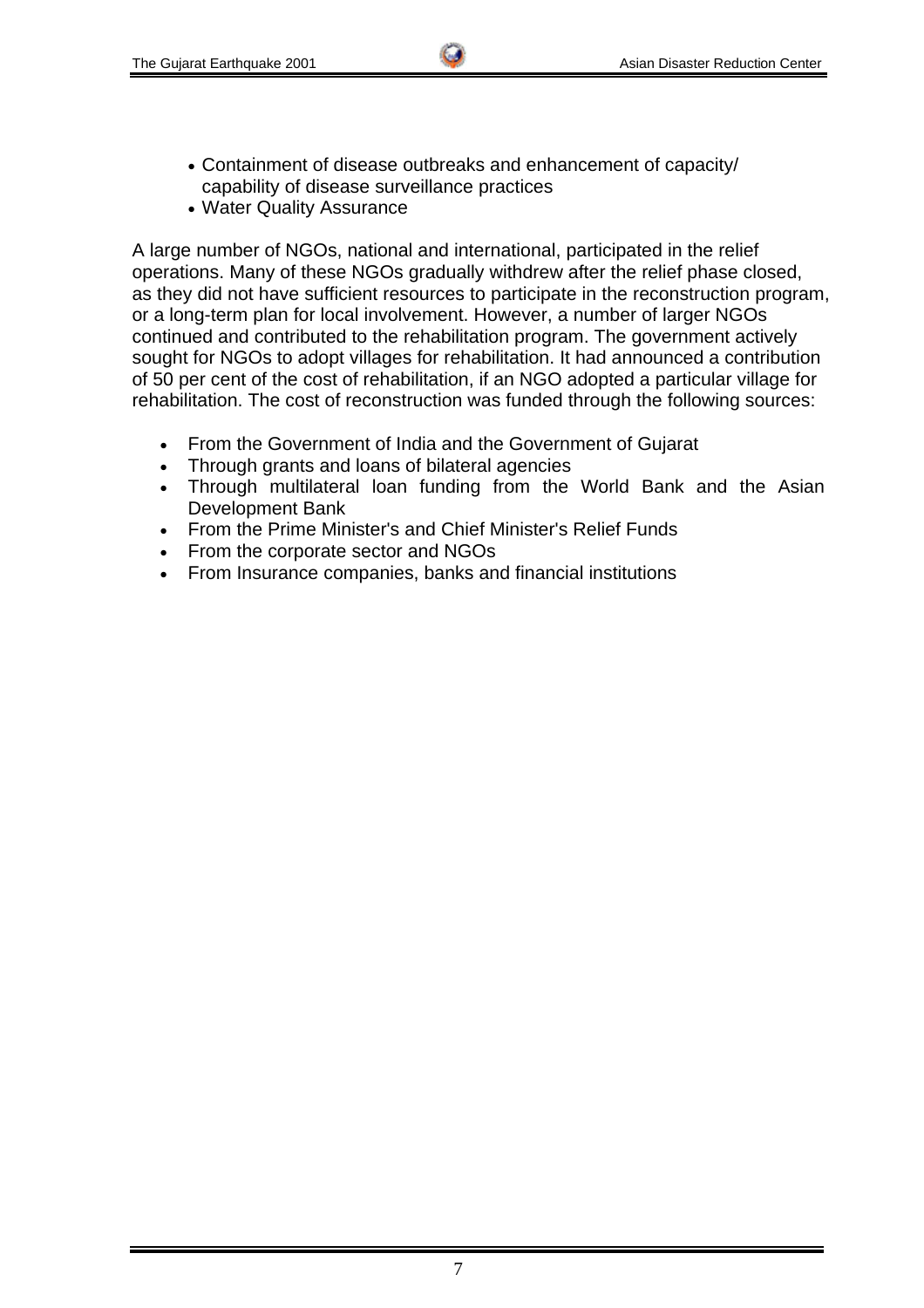# **DESCRIPTION OF RECOVERY/ RECONSTRUCTION ACTIVITIES AND THEIR ASSESSMENT**

The UN System through it's response to previous disasters in the past tens years has acquired invaluable experience in disaster relief, recovery and coordination. These natural disasters include the Orissa Super Cyclone, the Latur Earthquake, the West Bengal Floods and the recurring drought crisis in several Indian states. The ongoing programmes of the UN Family have provided the organisations with an extensive presence and engagement in a broad variety of activities in India. Each UN organisation has built up networks of NGO partners with a strong field presence, trust and credibility in local communities.

The World Bank and the Asian Development Bank had estimated that improved reconstruction in the Indian state of Gujarat devastated by the January 26, 2001 earthquake would cost about Rs 10,600 crore (US\$2.3 billion). In their joint Gujarat Earthquake Recovery Program Assessment Report presented to the government of Gujarat, the two multilateral banks had put the total loss of assets, including private assets, at Rs 9,900 crore (US\$2.1 billion). The bulk of these losses were in the housing sector (Rs 5,200 crore /US\$1.1 billion). Among the other severely affected sectors were education, health, rural water supply, irrigation, transport, and public buildings and monuments. The impact on Gujarat's fiscal deficit was expected to be Rs 10,100 crore (US\$2.2 billion) over three years. The report represented the best assessment possible as of end-February 2001. It was based on field visits by a joint World Bank-ADB team to the affected areas in February.

Gujarat Emergency Earthquake Reconstruction Project (GEERP) was initiated by the Government of Gujarat, with the support of World Bank and ADB. Government of Gujarat reconstructed and repaired affected houses in record time of 2 years. It took 5 years for Japan to reconstruct 134,000 houses after Kobe earthquake and it took 2 years for Maharashtra to rebuild 8,702 houses after Latur earthquake. It is estimated that Turkey will take 6 years to reconstruct the damaged 14,000 houses and it took Mexico 2 years to complete 48,000 houses.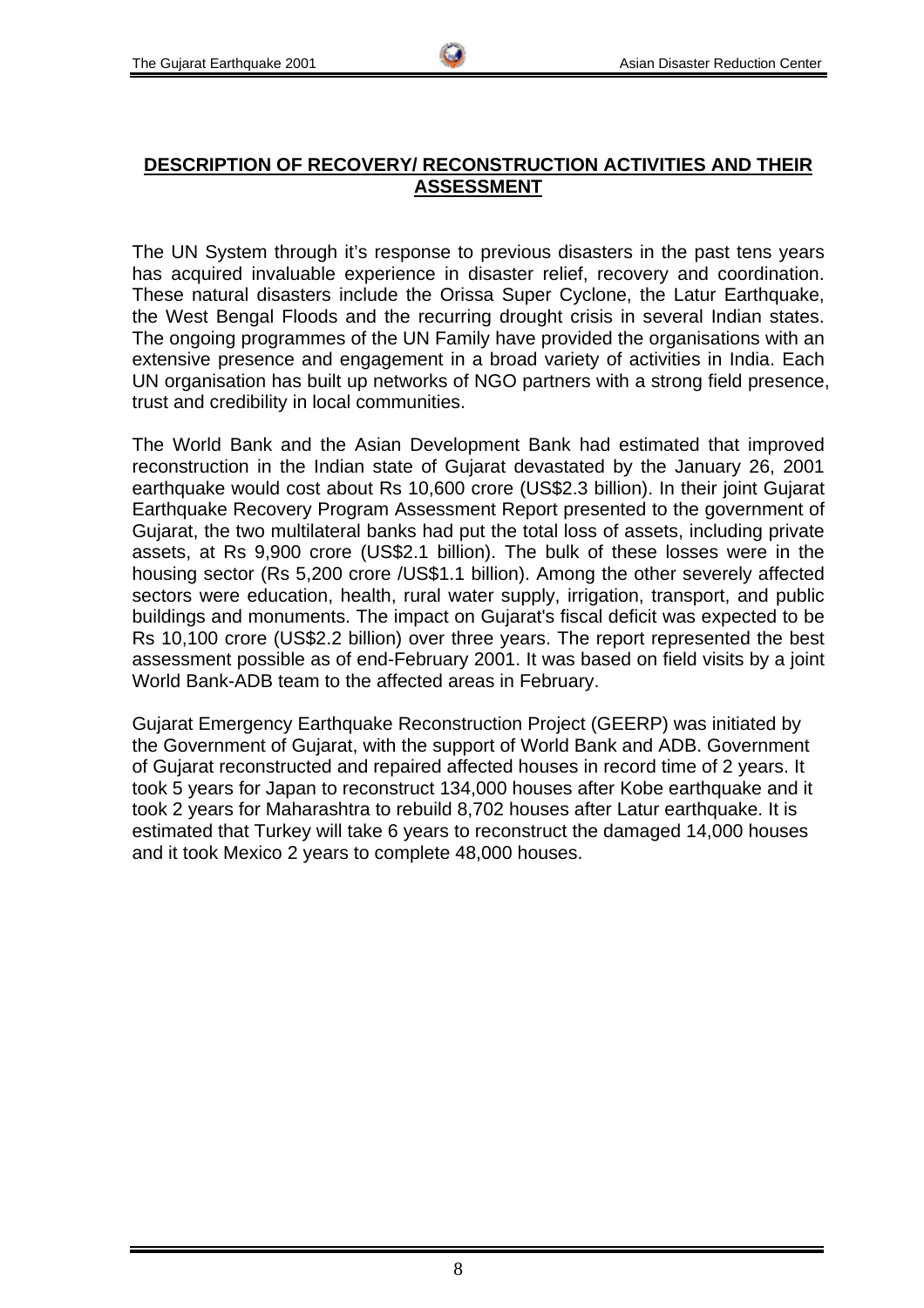### **REPAIR AND RECONSTRUCTION**

- Total houses to be restored by repair and reconstruction: 1,143,367
- Total houses restored till date: 996,167 (87%)

• Financial assistance distributed: Rs. 1,555 Crore **Repairs** 

- Total No. of eligible houses to be repaired : 929,682
- Houses repaired till date: 882,896(94%)

#### Reconstruction

- Total No. of Eligible houses to be reconstructed: 213,685
- Houses reconstructed till date: 113,271 (53 %)

#### **MATERIAL BANKS**

- Material banks established to supply subsidized cement: 1,082
- Cement bags distributed so far: 176 lakhs
- Total cement distributed: 8 lakh Ton

## **PUBLIC PRIVATE PARTNERSHIP PROGRAM**

- (50% cost by NGOs & 50% by government)
- Number of villages adopted: 289
- Number of houses to be constructed: 37,673
- Houses completed: 27,432 (73%)
- Houses under construction: 10,241
- Villages adopted for infrastructure creation: 24 by CII, work already completed

## **RELOCATION OF VILLAGES**

Full Relocation

- Number of villages: 24
- Houses to be relocated: 5.225
- Houses already relocated: 3,936 (75%)

Partial Relocation

- Number of villages: 37
- Houses to be relocated: 10.299
- Houses already relocated: 6,614 (64%)

For its highly successful implementation of the programme, the GSDMA was awarded the UN SASAKAWA Award.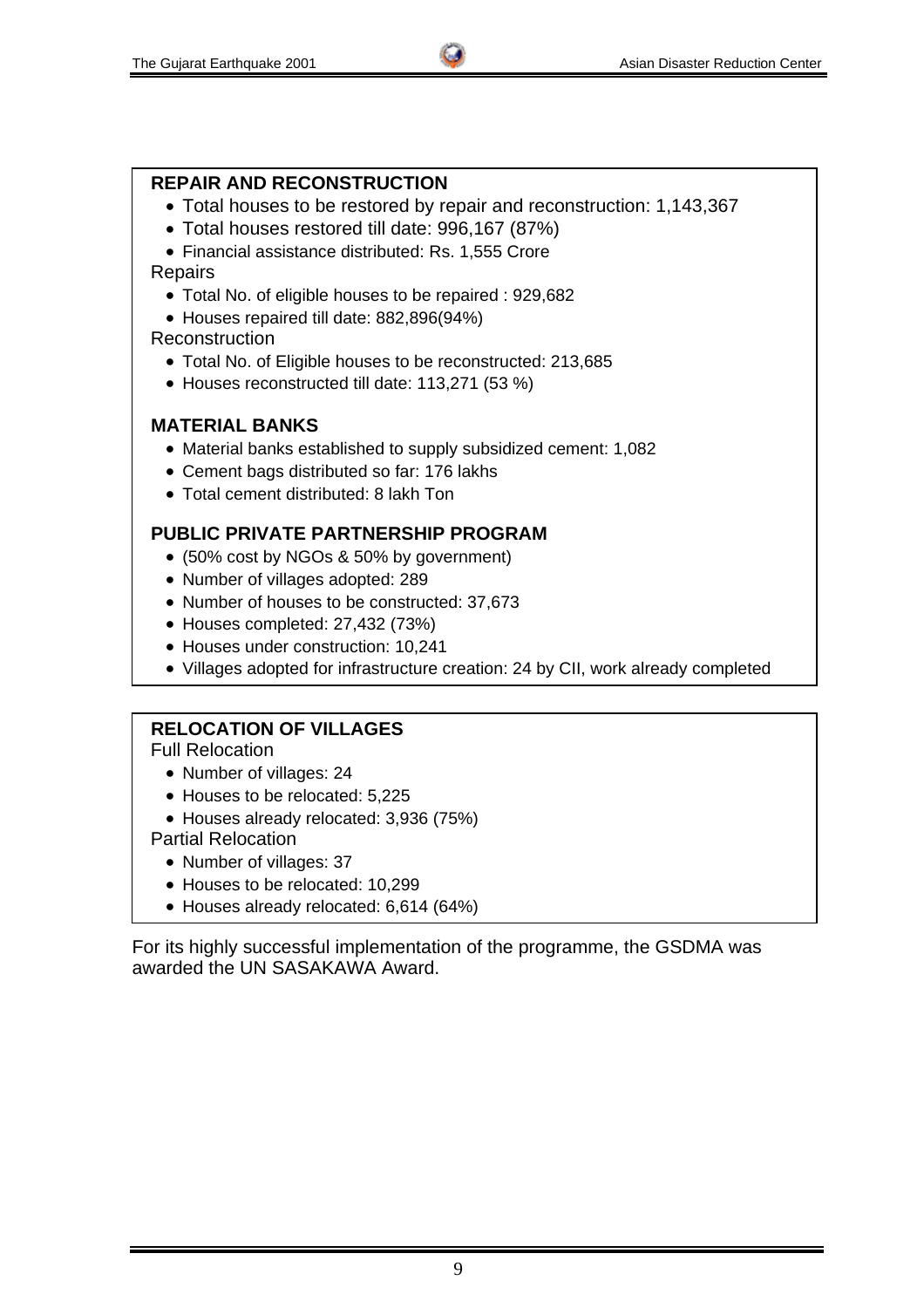# **ASSESSMENT**

- The rehabilitation/ reconstruction effort was the biggest ever housing program undertaken in the entire world in terms of numbers and geographic area
- Minimal relocation took place with no secondary displacement.
- Housing assistance packages announced in a record time with a choice of relocation or in-situ reconstruction to be taken by the village community.
- Owner driven housing construction facilitated by financial, material and technical assistance by government
- Multi-hazard resistant reconstruction made mandatory to resist cyclones, earthquake and other natural disasters
- Engineers were appointed in villages to supervise housing construction and provide technical guidance
- Payments were made in three installments for new construction to ensure multi-hazard resistant construction. The second and third installments were given only after verification and certification by engineers
- An important move was to exempt the excise duty for building materials produced in Kutch
- Nirdeshika I and II (guidelines) were prepared to guide people for construction and repair
- Four shake table demonstrations done for awareness generation and confidence building
- Two technical cassettes on construction and retrofitting houses shown in 2500 villages
- One cassette on safe construction using the medium of folk art Bhavai was prepared and screened in 2500 villages
- Audiocassette in the form of folk songs prepared giving messages on multihazard resistant construction and played in community gatherings and meetings etc.
- Full-page advertisements in leading local dailies given for awareness creation about proper methodologies of safe reconstruction and repair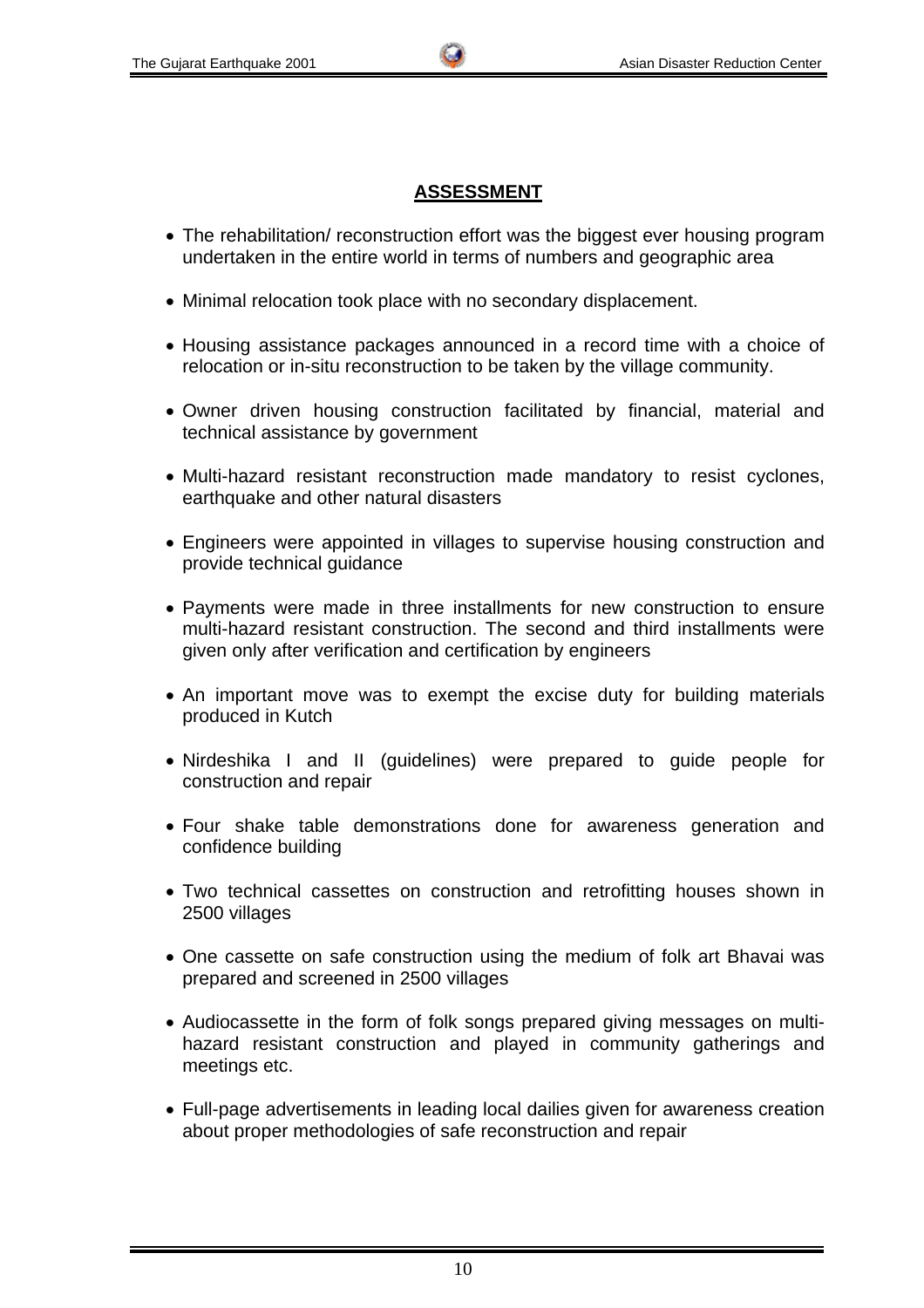- Displayed messages on the need for multi-hazard resistant construction on 600 state transport buses in the earthquake-affected areas
- 7 types of hoardings, at strategic locations in various places in the state regarding safe housing construction
- The need for safe housing construction and retrofitting was taken up as an agenda in the gram sabha in all the 18000 villages of Gujarat.
- Guidelines prepared and distributed for various issues related to housing reconstruction and repair. Special guidelines have been prepared for using local material and for local needs and designs of houses to make them multihazard resistance.
- Repair, reconstruction and retrofitting of masonry buildings was undertaken
- Masons training manual was prepared.
- Payments made directly in the bank accounts. More than 365000 bank accounts opened in a record time of 3 months.
- Quality audit: In order to exercise check and ensure quality, independent third party quality auditors have been appointed to check all the houses reconstructed and give independent feedback.
- Masons and Engineers trained for multi-hazard resistant housing reconstruction. Over 27000 masons and 6000 engineers trained.
- Massive information, education and communication activity undertaken to educate people on multi-hazard resistant construction
- Over one million pamphlets on safe housing repair and reconstruction distributed in earthquake-affected areas.
- All newly constructed houses are in joint ownership of husband and wife
- A remarkable feature about reconstruction is that all reconstructed houses are insured against fourteen types of natural and man-made disasters
- Committees at village and district-levels have been constituted for grievance redressal and for strengthening the implementation program.
- District Judge is declared as the Ombudsman to enquire into any complaints and petitions received from people and direct the administration to do the needful.

11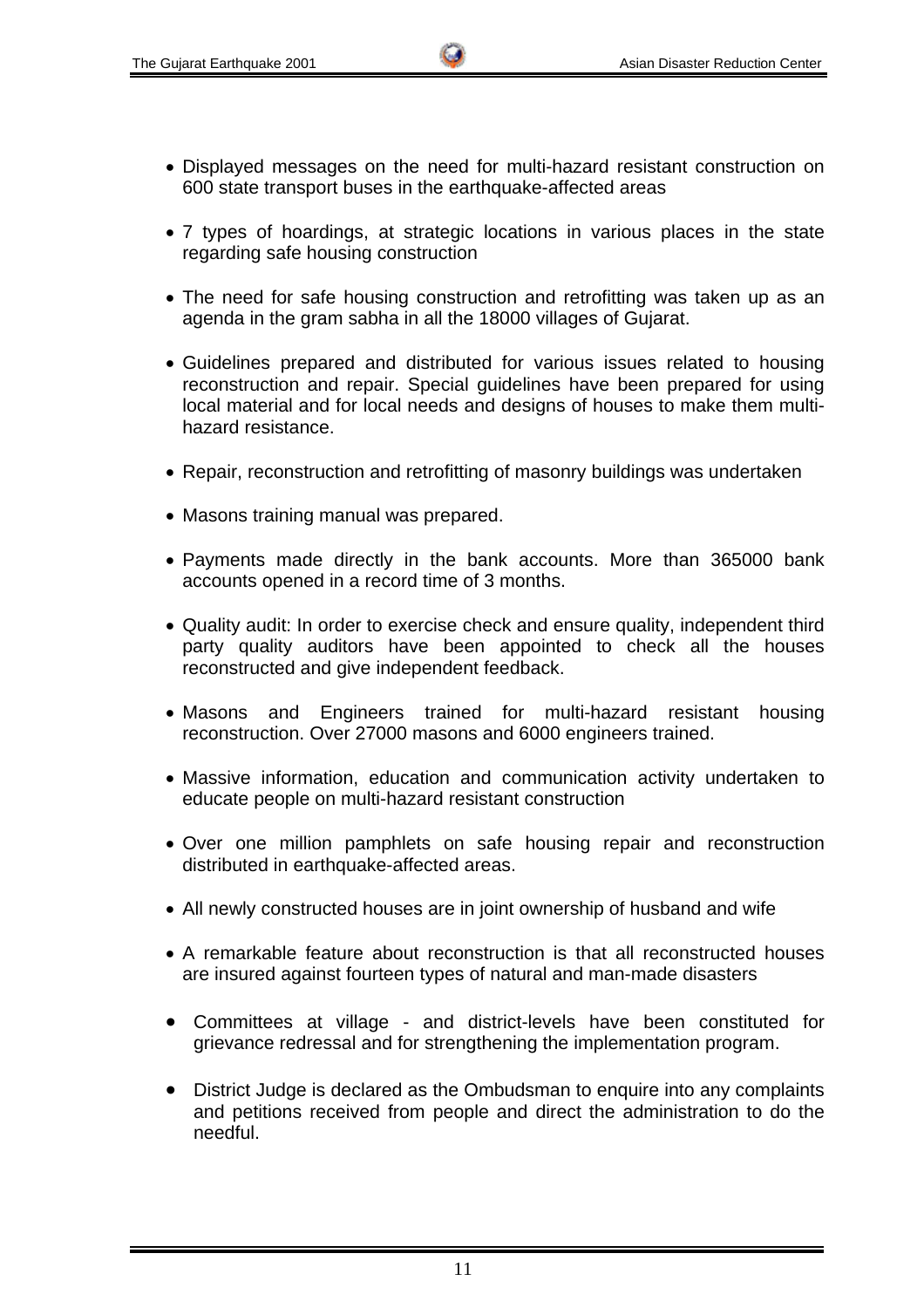## **References**

- Lessons from Recent Indian Earthquakes- Editorial as Guest Editor of Special Issue on Earthquakes in India, Indian Concrete Journal Vol. 72, No. 11 November 1998 - Sudhir K. Jain, Department of Civil Engineering, Indian Institute of Technology Kanpur
- IFRC--Choreographer of Disaster Management-The Gujarat Earthquake
- Bilham, The 1737 Calcutta Earthquake and Cyclone Evaluated, Bull. Seism. Soc. Amer. 84(5), 1650-1657, 1994
- Gujarat Emergency Earthquake Reconstruction Project- Quarterly Progress Report, July – September 2003, Gujarat State Disaster Management Authority, Government of Gujarat
- Gujarat Emergency Earthquake Reconstruction Project- After 700 Days-December 2002, Gujarat State Disaster Management Authority, Government of Gujarat
- Gujarat Earthquake Recovery Program- Assessment Report, A Joint Report by the World Bank and the Asian Development Bank to the Governments of Gujarat and India, March 14, 2001
- www.ifrc.org
- Emergency Response for Sustainable Development- WHO Technical Input in Gujarat & India
- World Bank & Asian Development Bank Preliminary Gujarat Earthquake Damage Assessment and Recovery Plan
- Gujarat Earthquake UN System Response- Summary of Action Plan The UNDP/ DMT Response to the Gujarat Earthquake: Some of its Good **Practices**
- www.gujaratindia.com
- http://www.rurkiu.ernet.in/acads/depts/earthquake/bhuj/index.html
- www.civil.iitb.ernet.in/BhujEarthquake/Earthquake\_Web\_Page.htm.
- www.eeri.org
- 2001 Bhuj National Information Center of Earthquake Engineering (NICEE) at IIT Kanpur